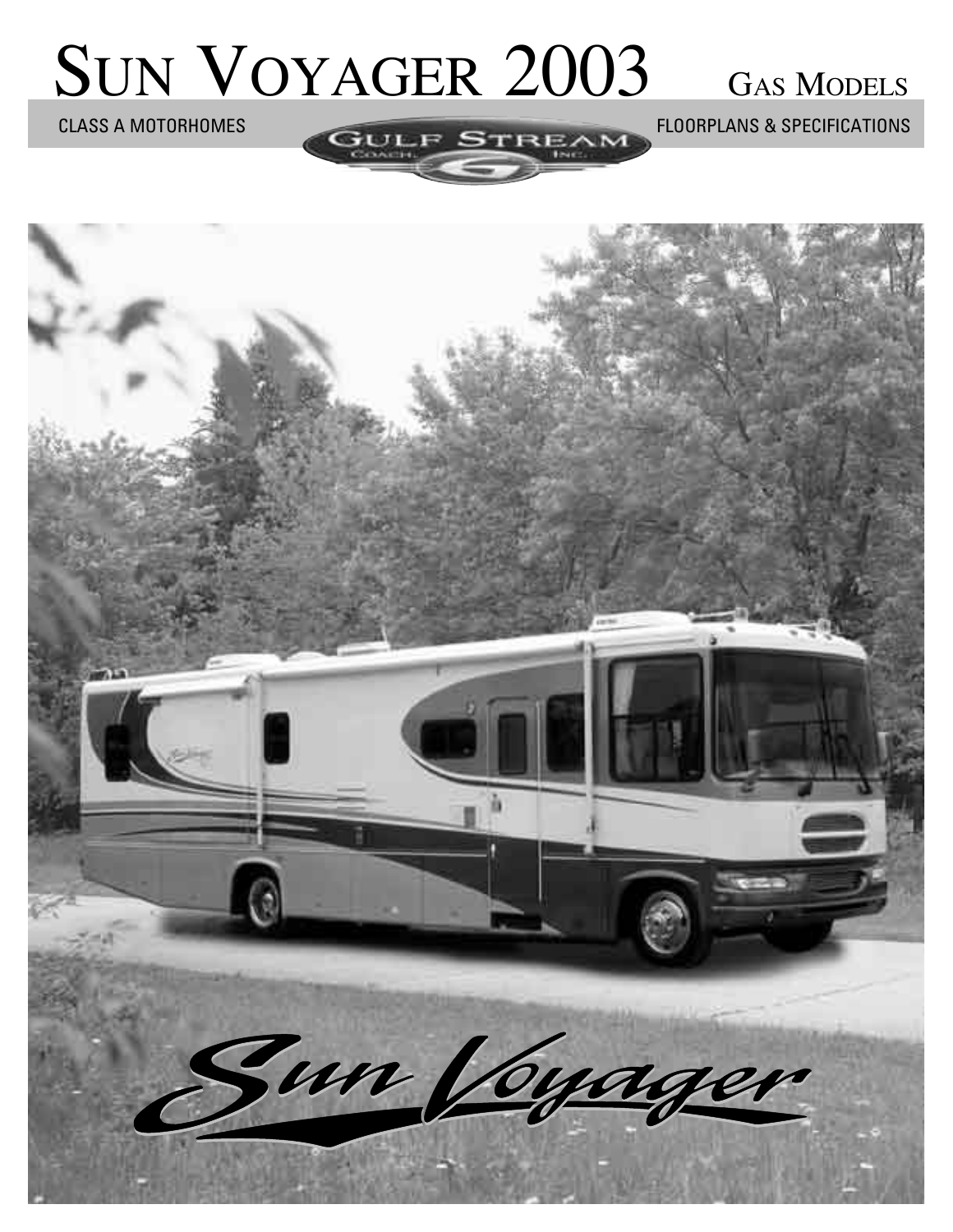$^{42}$   $\frac{\times}{10}$  60 **D'HEAD AND<br>VANITY** WARDRO<br>W/ DRAW B  $60$  x 74<br> $360$  $\frac{\overline{\mathbf{66}}}{\mathbf{6}}$  $\begin{matrix} 1 \\ 2 \\ 3 \end{matrix}$ **DHEAD O'HEAD** 

**MODEL 8351 MXG**

| <b>Engine</b>             | V-10        |
|---------------------------|-------------|
| <b>GVWR</b>               | 20,500      |
| Wheelbase                 | 208"        |
| Ext. Length               | $32' - 6''$ |
| Ext. Height w/AC          | $11' - 8"$  |
| Ext. Width                | 101"        |
| Int. Height               | 83"         |
| Int. Width                | 97"         |
| <b>Fresh</b>              | 55 gal.     |
| Grey                      | 50 gal.     |
| <b>Black</b>              | 50 gal.     |
| <b>Water Heater w/DSI</b> | 6 gal.      |
| <b>LP Gas Tanks</b>       | 85 lbs.     |
| <b>Fuel Tank (Gal.)</b>   | 75          |
| <b>Furnace (BTU's)</b>    | 40,000      |



SUN VOYAGER

**GULF STREAM** 

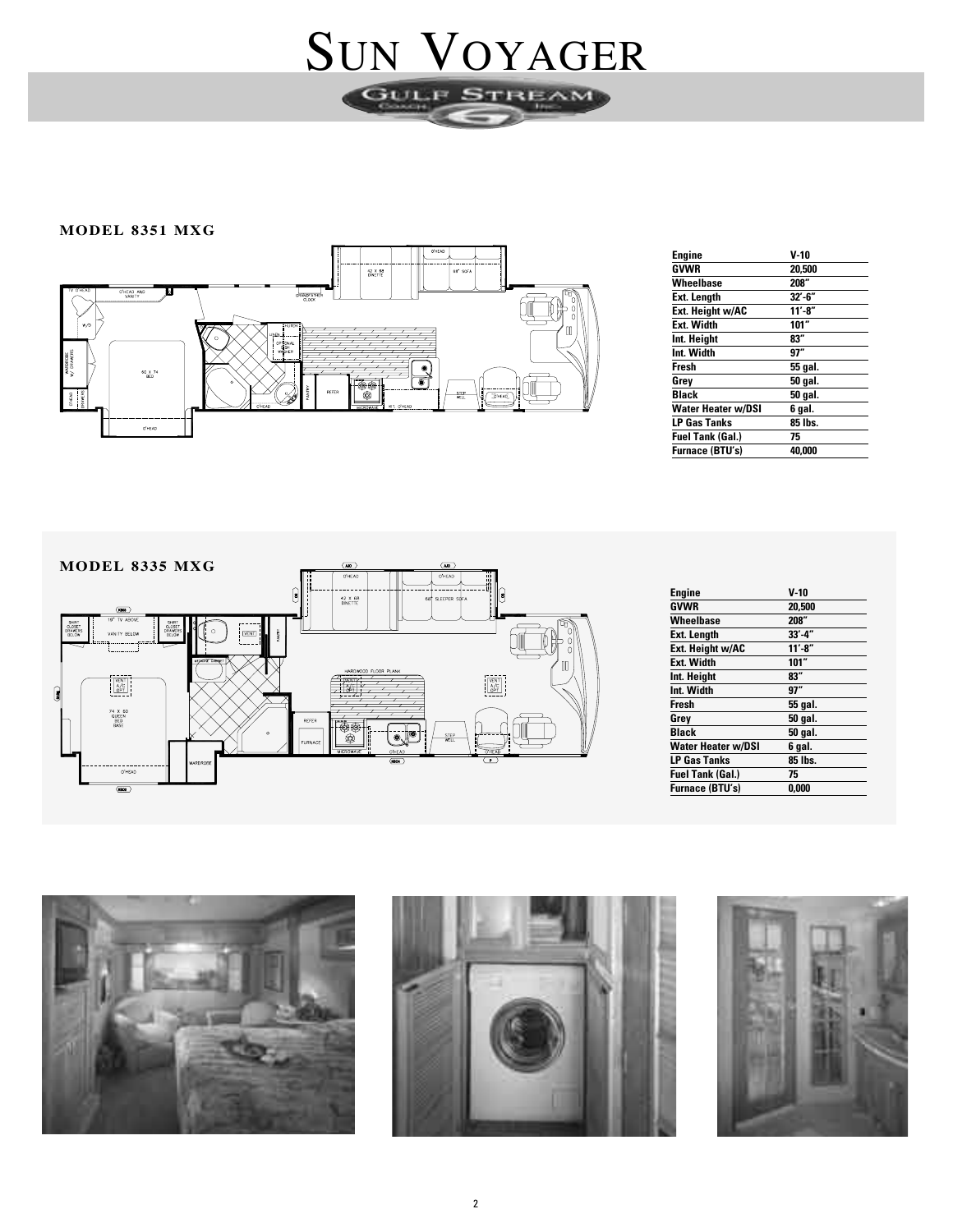**MODEL 8368 MXG**



SUN VOYAGER

**GULF STREAM** 

| Engine                    | 8.1         |
|---------------------------|-------------|
| GVWR                      | 22.000      |
| Wheelbase                 | 242"        |
| <b>Ext. Length</b>        | $36' - 8''$ |
| Ext. Height w/AC - Ford   | $11' - 8"$  |
| Ext. Height w/AC - WH     | $12' - 2''$ |
| <b>Ext. Width</b>         | 101"        |
| Int. Height               | 83"         |
| Int. Width                | 97"         |
| Fresh                     | 60 gal.     |
| Grev                      | 50 gal.     |
| <b>Black</b>              | 50 gal.     |
| <b>Water Heater w/DSI</b> | 10 gal.     |
| <b>LP Gas Tanks</b>       | 85 lbs.     |
| <b>Fuel Tank (Gal.)</b>   | 75          |
| <b>Furnace (BTU's)</b>    | 40.000      |

**MODEL 8378 MXG**



| <b>Engine</b>             | 8.1         |
|---------------------------|-------------|
| GVWR                      | 22,000      |
| Wheelbase                 | 242"        |
| Ext. Length               | $36' - 8''$ |
| Ext. Height w/AC - Ford   | $11' - 8"$  |
| Ext. Height w/AC - WH     | $12' - 2''$ |
| <b>Ext. Width</b>         | 101''       |
| Int. Height               | 83"         |
| Int. Width                | 97"         |
| <b>Fresh</b>              | 55 gal.     |
| Grey                      | 50 gal.     |
| <b>Black</b>              | 50 gal.     |
| <b>Water Heater w/DSI</b> | 10 gal.     |
| <b>LP Gas Tanks</b>       | 85 lbs.     |
| <b>Fuel Tank (Gal.)</b>   | 75          |
| <b>Furnace (BTU's)</b>    | 40,000      |
|                           |             |